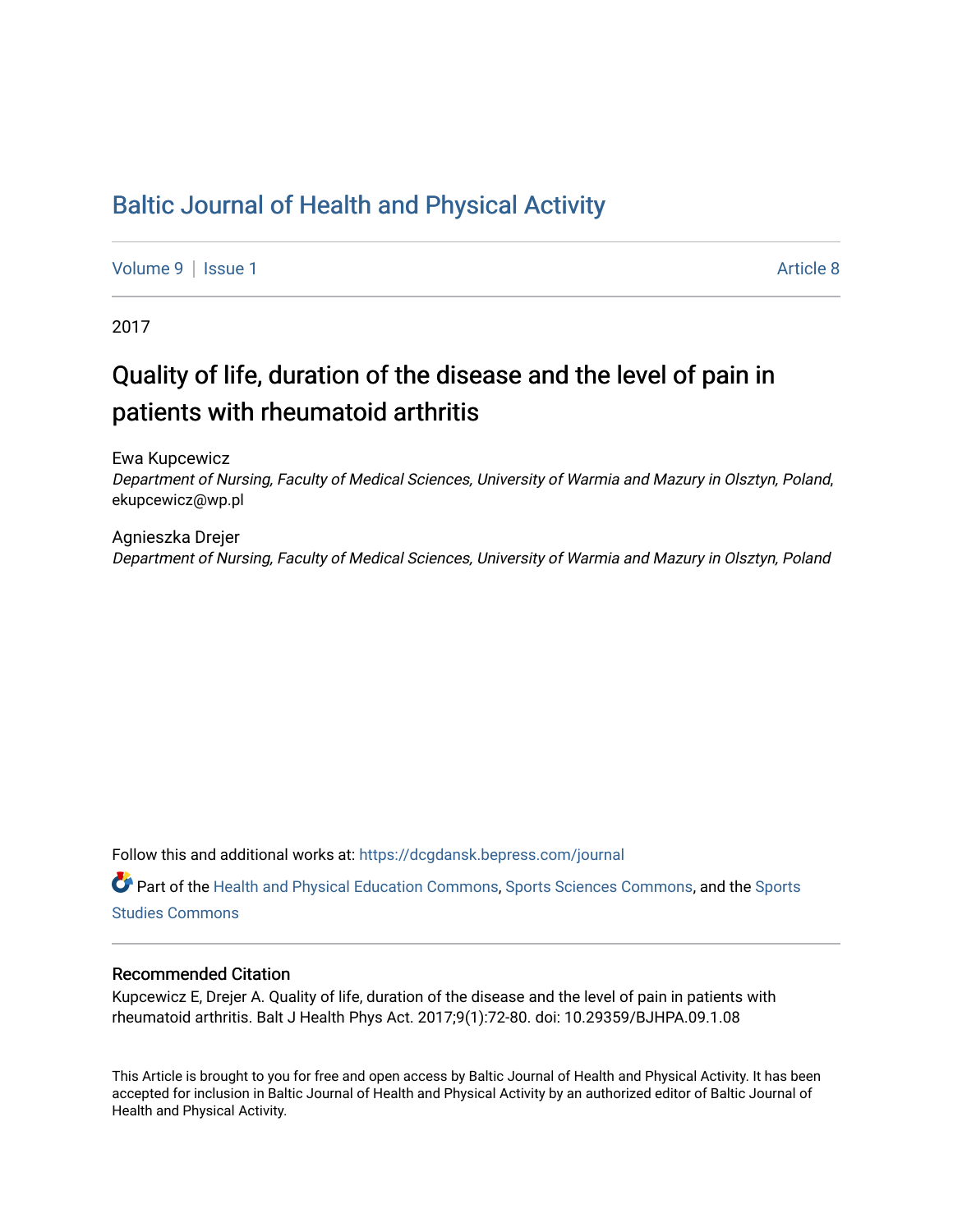**Authors' Contribution:**

- **A** Study Design
- **B** Data Collection
- **C** Statistical Analysis **D** Data Interpretation
- **E** Manuscript Preparation
- **F** Literature Search
- **G** Funds Collection

L

# **Quality of life, duration of the disease and the level of pain in patients with rheumatoid arthritis**

#### **Ewa Kupcewicz ABCDEF, Agnieszka Drejer ABCD**

Department of Nursing, Faculty of Medical Sciences, University of Warmia and Mazury in Olsztyn, Poland

| abstract                |                                                                                                                                                                                                                                                                                                                                                                                                                                                                                                                                                                    |
|-------------------------|--------------------------------------------------------------------------------------------------------------------------------------------------------------------------------------------------------------------------------------------------------------------------------------------------------------------------------------------------------------------------------------------------------------------------------------------------------------------------------------------------------------------------------------------------------------------|
| <b>Background</b>       | The aim of the present study is to evaluate life quality of people suffering from RA and<br>determine the influence of illness duration and degree of pain intensity on their quality<br>of life.                                                                                                                                                                                                                                                                                                                                                                  |
| <b>Material/Methods</b> | The group of subjects comprised of 189 people: 104 (55.03%) with diagnosed RA and 85<br>(44.97%) healthy people as control group. Mean age in the group of ill subjects was 57.66<br>$\pm 11.30$ and 68 $\pm 8.99$ in the control group. In the research, self-constructed questionnaire,<br>Visual Analogue Scale (VAS) and shortened version of WHOQoL-Bref were used. Assumed<br>significance level was $p < 0.05$ .                                                                                                                                            |
| <b>Results</b>          | Patients with RA received statistically significantly lower scores of life quality in all domains<br>as compared with the control group. In the group of ill subjects, social domain (14.91)<br>$\pm$ 2.40) obtained highest scores whereas physical domain received lowest scores (11.96<br>$\pm 1.69$ ). The main somatic issue connected with the illness reported by 95.19% of subjects<br>was experienced joint pain. Mean degree of perceived pain in VAS scale reached 7.37<br>$\pm$ 1.86 points and it significantly lowered life quality of ill subjects. |
| <b>Conclusions</b>      | The results regarding life quality in four life domains (i.e. physical, psychological, social<br>and environmental) were definitely better than in the control group.                                                                                                                                                                                                                                                                                                                                                                                              |
| Key words               | quality of life, rheumatoid arthritis, pain                                                                                                                                                                                                                                                                                                                                                                                                                                                                                                                        |

## **article details**

| <b>Article statistics</b>    | Word count: 3,324; Tables: 4; Figures: 0; References: 33                                                                                                                                                                                                                                                                                                                                                                                                                                                                                                                                                                                                                                                                                                                                             |
|------------------------------|------------------------------------------------------------------------------------------------------------------------------------------------------------------------------------------------------------------------------------------------------------------------------------------------------------------------------------------------------------------------------------------------------------------------------------------------------------------------------------------------------------------------------------------------------------------------------------------------------------------------------------------------------------------------------------------------------------------------------------------------------------------------------------------------------|
|                              | Received: July 2016; Accepted: February 2016; Published: March 2017                                                                                                                                                                                                                                                                                                                                                                                                                                                                                                                                                                                                                                                                                                                                  |
| <b>Full-text PDF:</b>        | http://www.balticsportscience.com                                                                                                                                                                                                                                                                                                                                                                                                                                                                                                                                                                                                                                                                                                                                                                    |
| Copyright                    | © Gdansk University of Physical Education and Sport, Poland                                                                                                                                                                                                                                                                                                                                                                                                                                                                                                                                                                                                                                                                                                                                          |
| Indexation:                  | AGRO, Celdes, CNKI Scholar (China National Knowledge Infrastructure), CNPIEC, De Gruyter - IBR (International<br>Bibliography of Reviews of Scholarly Literature in the Humanities and Social Sciences), De Gruyter - IBZ<br>(International Bibliography of Periodical Literature in the Humanities and Social Sciences), DOAJ, EBSCO - Central<br>& Eastern European Academic Source, EBSCO - SPORTDiscus, EBSCO Discovery Service, Google Scholar, Index<br>Copernicus, J-Gate, Naviga (Softweco, Primo Central (ExLibris), ProQuest - Family Health, ProQuest - Health &<br>Medical Complete, ProQuest - Illustrata: Health Sciences, ProQuest - Nursing & Allied Health Source, Summon<br>(Serials Solutions/ProQuest, TDOne (TDNet), Ulrich's Periodicals Directory/ulrichsweb, WorldCat (OCLC) |
| <b>Funding:</b>              | This research received no specific grant from any funding agency in the public, commercial, or not-for-profit<br>sectors.                                                                                                                                                                                                                                                                                                                                                                                                                                                                                                                                                                                                                                                                            |
| <b>Conflict of interest:</b> | Authors have declared that no competing interest exists.                                                                                                                                                                                                                                                                                                                                                                                                                                                                                                                                                                                                                                                                                                                                             |
| <b>Corresponding author:</b> | Ewa Kupcewicz, PhD, MD; Department of Nursing, Faculty of Medical Sciences, University of Warmia and Mazury<br>in Olsztyn, M. Oczapowski Str. 2, 10-719 Olsztyn, Poland; e-mail address: ekupcewicz@wp.pl;<br>phone no. 895246154                                                                                                                                                                                                                                                                                                                                                                                                                                                                                                                                                                    |
| <b>Open Access License:</b>  | This is an open access article distributed under the terms of the Creative Commons Attribution-Non-commercial<br>4.0 International (http://creativecommons.org/licenses/by-nc/4.0/), which permits use, distribution, and<br>reproduction in any medium, provided the original work is properly cited, the use is non-commercial and is<br>otherwise in compliance with the license.                                                                                                                                                                                                                                                                                                                                                                                                                 |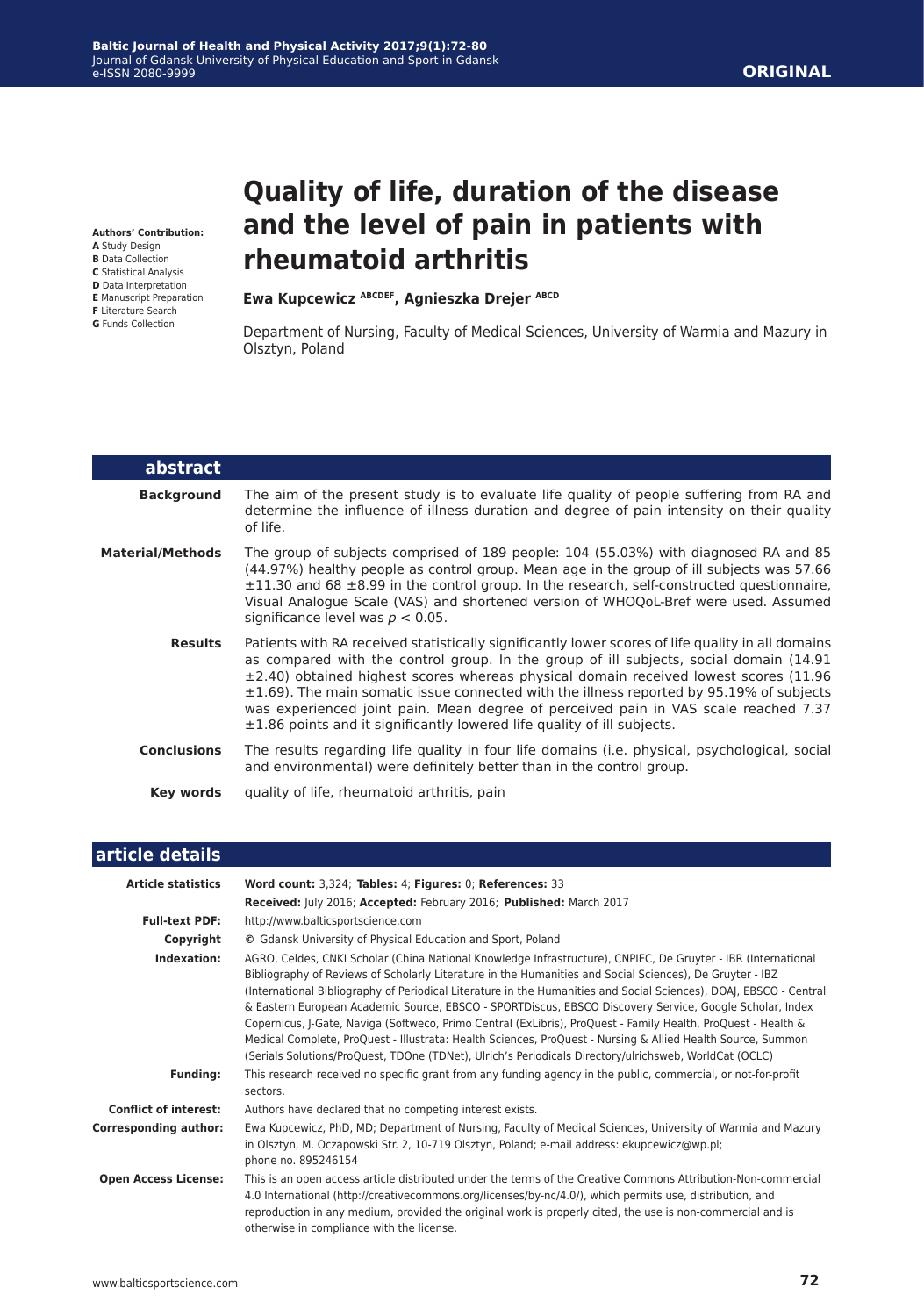## **introduction**

The term the quality of life conditioned by the state of health was introduced on the medical ground by Shipper, which is defined as perceived by the patient influence of the disease and its course of treatment on the functioning and the general feeling of satisfaction with life [1, 2]. The main dimensions of the quality of life conditioned by the state of health dimensions include the physical state and mobility, the mental state in terms of cognitive and emotional functioning, social functioning and somatic sensations [1, 2].

Rheumatoid arthritis (RA) is a chronic autoimmune disease of the connective tissue, characterized by nonspecific inflammation of symmetrical arthritis and occurrence of extra-articular changes and systemic complications, leading to disability and premature death [3]. The peak incidence of falls is in the period of greatest professional activity during 4th and 5th decade of life [3, 4]. According to data from the United States, about 50% of patients lose the ability to work after 10 years of the disease, and 50-90% stop working before the age of 65 [3, 5]. According to Wisłowska et al., one of the basic phenomena of RA is the reduced quality of life of patients and their families [6]. According to van Riel, model factors determining the quality of life of patients with RA are clinical factors relating to the disease process, variables reflecting the results of the disease, as well as socio-demographic factors [7]. Numerous articular changes and constantly felt pain and progressive disability make patients with RA lose their sense of independence and experience psychological stress. Pain significantly reduces the activity of a patient with rheumatoid arthritis, discourages efforts and makes the process of rehabilitation more difficult. Currently, it is believed that pain is one of the most important determinants of health and the quality of life of patients with RA [8].

The deterioration in the subjective assessment of the quality of life is associated with a reduction in family, social and professional activity. The quality of life in the functional dimension changes. The functional state alongside the state of emotional and social support is an important predictor of the quality of life. Studies have shown that deformations of the hand and the limitation of locomotion leads to gradual isolation of patients. The feeling of exclusion and isolation is reinforced by job loss or inability to continue working [9, 10]. The results of previous studies confirm that numerous ailments of the musculoskeletal system and a reduction in physical functioning, including disability, are the main causes of professional activity inhibition and the loss of livelihoods among patients with RA [11]. Everyday activities performed by a patient with RA require the involvement of multiple joints of upper and lower limbs. This is very difficult, if only because of the so-called morning stiffness – typical of RA [12]. Limited hand grip and range of motion of the shoulder girdle cause difficulties in brushing teeth and hair, taking care of one's nails, shaving or bathing [12, 13]. The hand grip strength depends on the severity of the disease process. Nordenskiöld and Grimby note that there is a strong correlation between the values of muscle strength in hands and the severity of joint pain, and the degree of ability to perform daily activities [12, 14]. The correct treatment of patients with RA consists of pharmacological treatment, rehabilitation, physical therapy, psychotherapy, and lifestyle changes. Also, the process of adaptation of patients with RA disease, which allows them to regain self-esteem, a sense of control and personal impact on lives, while coping with the disease significantly affects the adaptive functions [15, 16,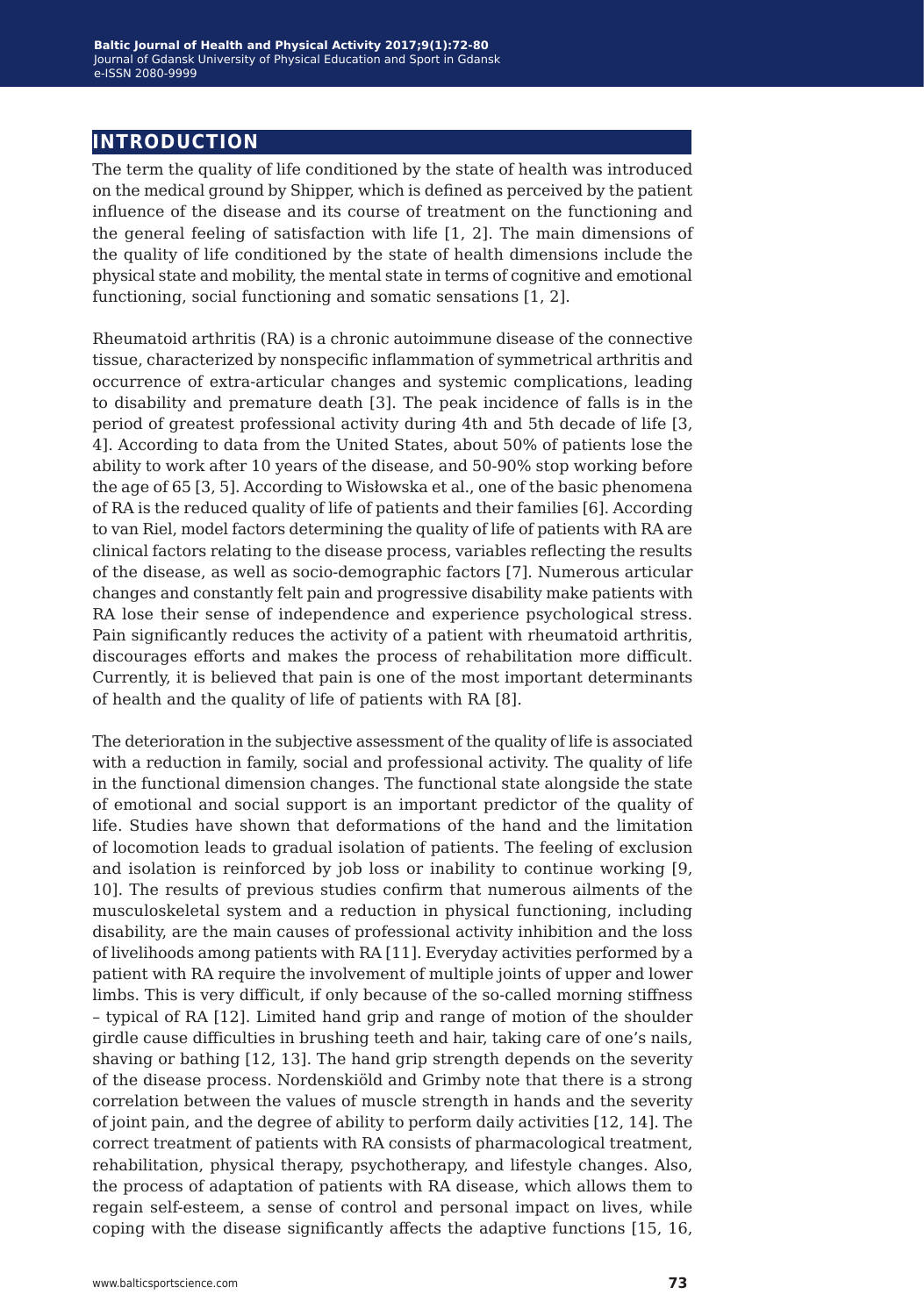17]. Improving the quality of life by changing the patient's well-being and obtaining satisfactory for him functioning in social roles seem to be a strategic goal of treatment [18].

The aim of the present study is to evaluate the life quality among people suffering from RA and to determine the influence of the illness duration and the degree of pain intensity on their quality of life.

## **material and methods**

The group of subjects comprised 189 people: 104 (55.03%) were diagnosed with RA on the basis of diagnostic criteria ACR and EULAR 2010 (subgroup 1) and 85 (44.97%) were healthy subjects (subgroup 2). The study was conducted at the turn of 2014 and 2015 among patients of rheumatology units and outpatients clinics located in healthcare establishments in Olsztyn. All the subjects were notified of the research aim and expressed their informed consent to participate in the study.In the research the method of a diagnostic survey was used while a self-constructed survey questionnaire including basic sociodemographic and medical questions helped to collect the data.

Moreover, to evaluate life quality, a shortened version of WHOQoL-Bref questionnaire in the Polish adaptation of Wołowicka and Jaracz was used. It comprises 26 questions and facilitates creation of the life quality profile in four domains: physical, psychological, social and environmental functioning.The physical domain includes activities of daily living, dependence on treatment and medication, a surge of energy and fatigue, mobility, experienced pain and discomfort, rest and sleep and ability to work. The psychological domain defines mental functioning and is used to assess the negative/positive emotions and feelings, self-esteem, appearance, spirituality, personal faith, thinking, learning, memory and concentration. The social domain is used to assess social relations, personal relationships, social support and sexual activity, whereas the environmental domain includes resources/components which affect functioning in the environment. Two questions evaluating the perception of life and health quality were analysed as a separate category. The subjects replied to these questions using a 5-degree scale (with point range 1–5). In each domain the subject could score max 20 points.

The results of particular domains had a positive direction (the higher the number of points, the higher the quality of life). Reliability of the Polish version of WHOQoL-Bref questionnaire was close to the original version. The obtained Cronbach's alpha coefficient was very high and it referred to the evaluation of particular domains (results ranging from 0.69 to 0.81) as well as the whole questionnaire (0.90) [19]. In order to determine the degree of experienced pain, the Visual Analogue Scale (VAS) was used. On a horizontal 10-cm-long line the patients marked the point that they felt represented their perception of their current pain degree, between values denoting «no pain» and «pain as bad as it could possibly be» [20]. To evaluate the diversification of values of the researched characteristics in class variables grouping the patients, the U-Mann-Whitney test was used. Moreover, in order to diversify mean values of life quality in groups of disease duration, the ANOVA (F) test was used. The correlation of analysed characteristics (the degree of pain intensity and the health life quality of patients with RA) was verified with the use of Pearson's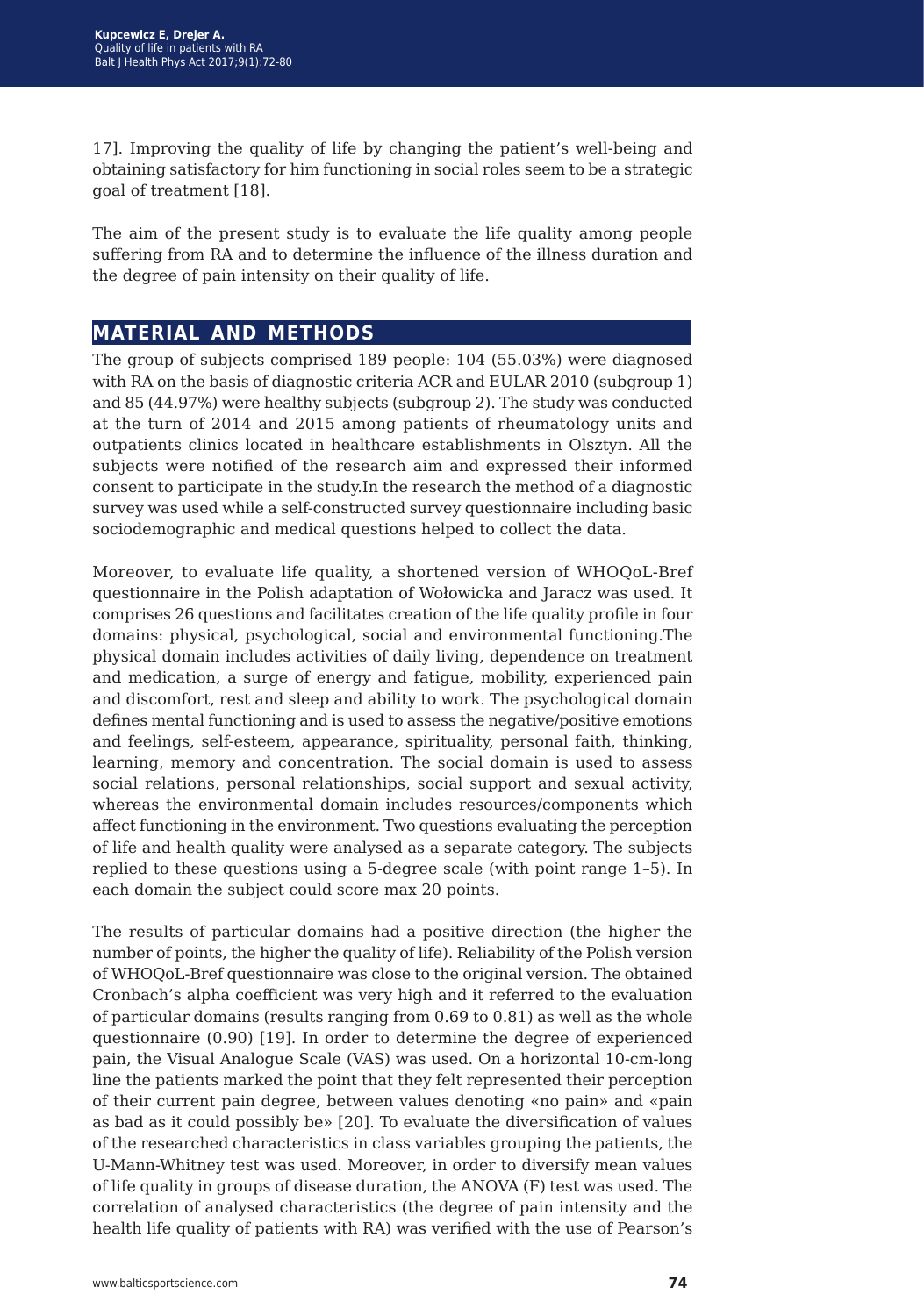correlation coefficient. The level of significance was assumed at  $p < 0.05$ . Statistical calculations were performed with the use of STATISTICA 10 PL.

### **results**

The mean age in the subgroup of ill people was  $57.66 \pm 11.30$ , and in the control group  $54.68 \pm 8.99$  years. The majority of subjects lived in a city  $(n = 149, 78.84\%)$ , were married  $(n = 129, 68.25\%)$ , with secondary  $(n = 88;$ 46.56%) and higher ( $n = 63, 33.33$ %) level of education. The majority of the subjects were women 71.43 % ( $n = 135$ ). The most numerous group ( $n = 31$ ; 29.80%) were subjects who hadbeen coping with the illness from 6 up to 10 years, and  $67.31\%$  (n = 70) claimed that apart from RA they were treated for concurrent diseases, including hypertension  $(n = 38)$ , diabetes  $(n = 28)$ , osteoporosis ( $n = 22$ ) and depression ( $n = 8$ ).

Subjects with RA were also asked about activities of daily living which cause most difficulty. They indicated that the most problematic activities include: using the stairs –  $84.62\%$  (n = 88) and lifting objects from the floor –  $64.42\%$  $(n = 67)$ . They also enumerated actions connected with opening and twisting objects - 49.04% ( $n = 51$ ), sitting down and getting up from the toilet - $34.62\%$  (n = 36) and getting dressed (doing up the buttons or shoelaces) - 25%  $(n = 26)$ . Slightly less problematic are daily hygiene (washing and drying the body, taking a bath in the bathtub -  $18.27\%$ ; n = 19) and eating (cutting bread, lifting a glass of juice etc.  $-13.46\%$ ; n = 14). Almost 1/3 of the subjects  $(32.69\%; n = 34)$  claimed that they have difficulty with performing four or more of the aforementioned activities of daily living.

The analysis shows that in subgroup 1 – people with illness – the sense of the quality of life in the physical domain was statistically significantly  $(U = 3343)$ ; *p* < 0.003) lower than in subgroup 2 – healthy people. Next the psychological domain was analysed. The level of the quality of life in the psychological domain was significantly lower ( $U = 2389$ ;  $p < 0.0000$ ) in subgroup 1 than in subgroup 2. The results for the subjective quality of life in the social domain in subgroup 1 proved to be statistically significantly (U = 2992; *p* < 0.0001) lower in subgroup 1 than in 2. In the fourth domain, including resources/components affecting functioning in the environment, the quality of life was significantly  $(U = 3607; p < 0.03)$  lower in subgroup 1 than in subgroup 2 (Table 1).

|                        | Domains                              |                    |                    |                                 |                            |                                |                            |                          |  |
|------------------------|--------------------------------------|--------------------|--------------------|---------------------------------|----------------------------|--------------------------------|----------------------------|--------------------------|--|
|                        | D1 - physical                        |                    | D2 - psychological |                                 | D <sub>3</sub> - social    |                                | D4 - environmental         |                          |  |
| Descriptive statistics | $\overline{\phantom{0}}$<br>dnoubqns | $\sim$<br>dnoubqns | subgroup 1         | $\sim$<br>dnoubqns              | $\overline{ }$<br>dnoubqns | $\sim$<br>dnoubqns             | $\overline{ }$<br>dnoubqns | $\sim$<br>dnoubqns       |  |
| N                      | 104                                  | 85                 | 104                | 85                              | 104                        | 85                             | 104                        | 85                       |  |
| Me                     | 12.00                                | 12.57              | 12.67              | 14.67                           | 14.67                      | 16.00                          | 13.00                      | 14.00                    |  |
| Min.                   | 8.00                                 | 9.14               | 7.33               | 8.67                            | 6.67                       | 6.67                           | 6.00                       | 6.50                     |  |
| Max                    | 16.57                                | 15.43              | 18.67              | 18.00                           | 20.00                      | 20.00                          | 19.50                      | 20.00                    |  |
| Max-Min                | 8.57                                 | 6.29               | 11.33              | 9.33                            | 13.33                      | 13.33                          | 13.50                      | 13.50                    |  |
| Mann-Whitney - U test  | $U = 3343,$<br>$p < 0.003***$        |                    |                    | $U = 2389,$<br>$p < 0.00001***$ |                            | $U = 2992,$<br>$p < 0.0001***$ |                            | $U = 3607$ , $p < 0.03*$ |  |

Table 1. Characteristics of life quality domains according to WHOQoL-Bref questionnaire

Statistically significant: *p* < 0.05\*, *p* < 0.01\*\*, *p* < 0.001\*\*\*

Description: N – sample size, Me – median, Min – minimum, Max – maximum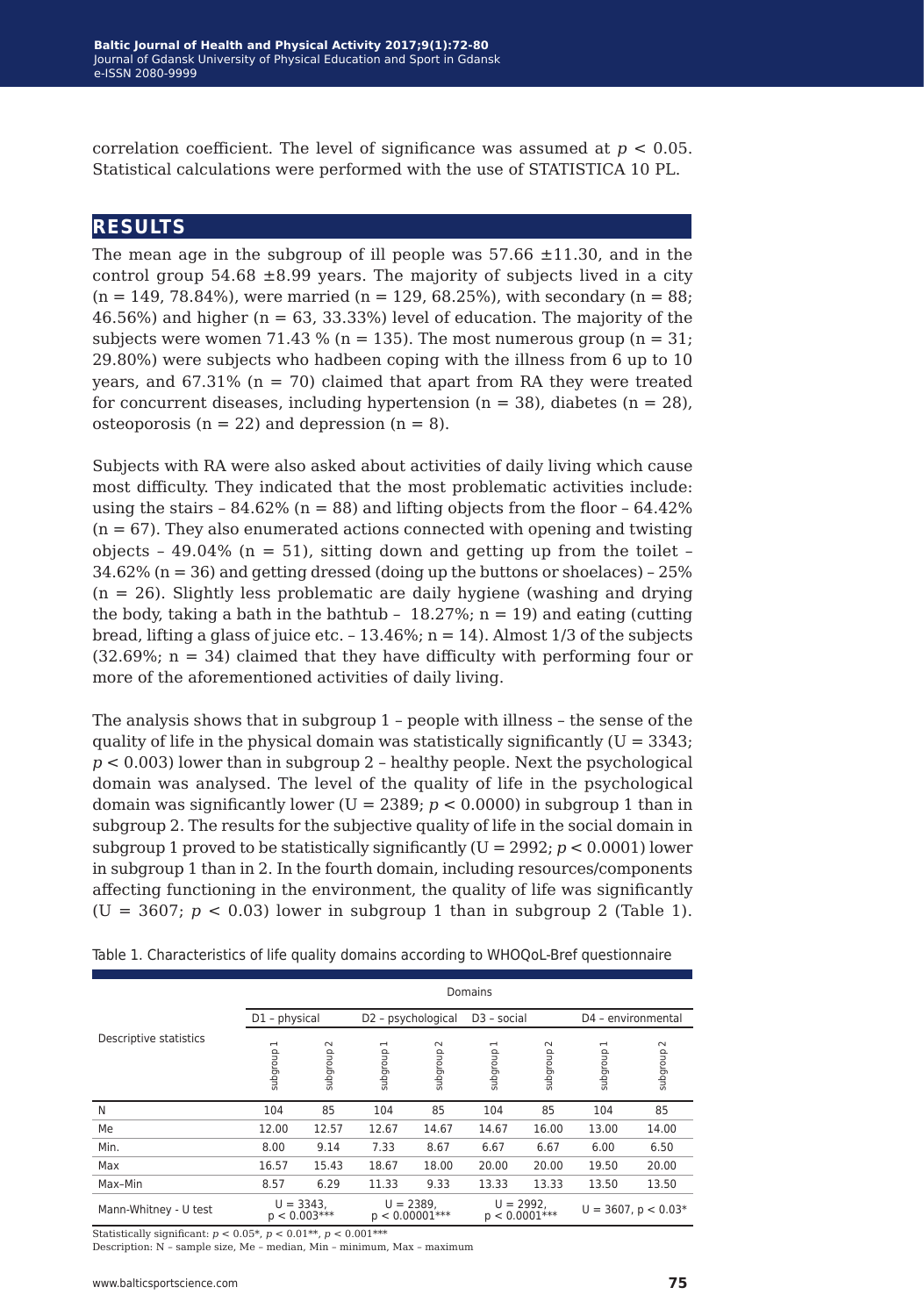Afterwards, two questions evaluating the level of satisfaction with life quality and the health status in the subgroups of subjects were analysed.The analysis shows that in subgroup 1 the level of overall satisfaction with the quality of life was significantly ( $U = 3179$ ,  $p < 0.0003$ ) lower than in subgroup 2, similarly to the perception of health among the respondents. It was found that the respondents' perception of health was statistically significantly  $(U = 1883)$ ; *p* < 0.00001) lower in subgroup 1 than in 2. RA is a chronic long-term disease which may have remission periods or deteriorate. It causes joint deformities and degeneration or contractures and, consequently, impairs their functioning and lowers their quality of life. According to the data presented in Tables2 and 3, patients who have been coping with RA for a few months up to a year were characterized by a higher level of life quality than those who have been ill for a longer period of time. They obtained statistically significantly higher results in the following domains: psychological  $(F = 2.87; p < 0.03)$ , social  $(F = 2.89;$  $p < 0.03$ ) and environmental ( $F = 4.25$ ;  $p < 0.003$ ) as well as in the categories of satisfaction with life quality ( $F = 8.78$ ;  $p < 0.00001$ ) and satisfaction with the health status (F = 18.75;  $p < 0.00001$ ).

Table 2. Significance of differences between mean values in the domains of life quality with respect to the disease duration

| Domains                           |           |                                    |                 |                             |                                |                            |      |                               |                    |
|-----------------------------------|-----------|------------------------------------|-----------------|-----------------------------|--------------------------------|----------------------------|------|-------------------------------|--------------------|
|                                   |           |                                    | $D1$ – physical |                             | D <sub>2</sub> - psychological | $D3 - social$              |      |                               | D4 - environmental |
| Variable - duration of<br>disease | $N = 104$ | $\overline{\overline{\mathrm{x}}}$ | <b>SD</b>       | $\mathbf{x}$                | <b>SD</b>                      | $\mathbf{x}$               | SD   | $\bf{X}$                      | <b>SD</b>          |
|                                   |           | $F = 1.47.$<br>p < 0.22            |                 | $F = 2.87$ .<br>$p < 0.03*$ |                                | $F = 2.89.$<br>$p < 0.03*$ |      | $F = 4.25.$<br>$p < 0.003***$ |                    |
| a few months - up to<br>a year    | 24        | 12.33                              | 1.81            | 14.14                       | 2.58                           | 16.28                      | 2.04 | 14.79                         | 2.04               |
| 1-5 years                         | 25        | 11.86                              | 1.76            | 12.48                       | 2.12                           | 14.24                      | 3.39 | 12.68                         | 2.70               |
| $6-10$ years                      | 31        | 11.71                              | 1.58            | 12.56                       | 1.96                           | 14.80                      | 2.24 | 12.74                         | 2.15               |
| $11-20$ years                     | 15        | 12.04                              | 1.46            | 12.04                       | 1.70                           | 13.96                      | 1.81 | 12.53                         | 1.65               |
| 21 years and longer               | 9         | 12.06                              | 1.67            | 12.44                       | 3.07                           | 15.11                      | 2.11 | 12.33                         | 2.70               |

Statistically significant: *p* < 0.05\*, *p* < 0.01\*\*, *p* < 0.001\*\*\*

Description:  $\bar{X}$  - average, SD - standard deviation

Table 3. Significance of differences between mean values for the satisfaction with life quality and the health status with respect to the disease duration

|                                | $N = 104$ |      | Q1 - satisfaction with life   | O2 - satisfaction with one's<br>health status |      |  |
|--------------------------------|-----------|------|-------------------------------|-----------------------------------------------|------|--|
| Variable - duration of disease |           | X    | SD                            | X                                             | SD   |  |
|                                |           |      | $F = 8.78$ ; $p < 0.00001***$ | $F = 18.75$ ; $p < 0.00001$ ***               |      |  |
| a few months - up to a year    | 24        | 3.79 | 0.66                          | 3.29                                          | 0.75 |  |
| 1-5 years                      | 25        | 3.04 | 0.68                          | 2.56                                          | 0.65 |  |
| $6 - 10$                       | 31        | 2.97 | 0.66                          | 2.52                                          | 0.68 |  |
| $11 - 20$                      | 15        | 2.87 | 0.74                          | 2.47                                          | 0.64 |  |
| 21 years and longer            | 9         | 2.67 | 0.87                          | 2.44                                          | 0.88 |  |

Statistically significant:  $p < 0.05^*$ ,  $p < 0.01^{**}$ ,  $p < 0.001^{***}$ 

Description:  $\overline{\mathbf{x}}$  - average, SD – standard deviation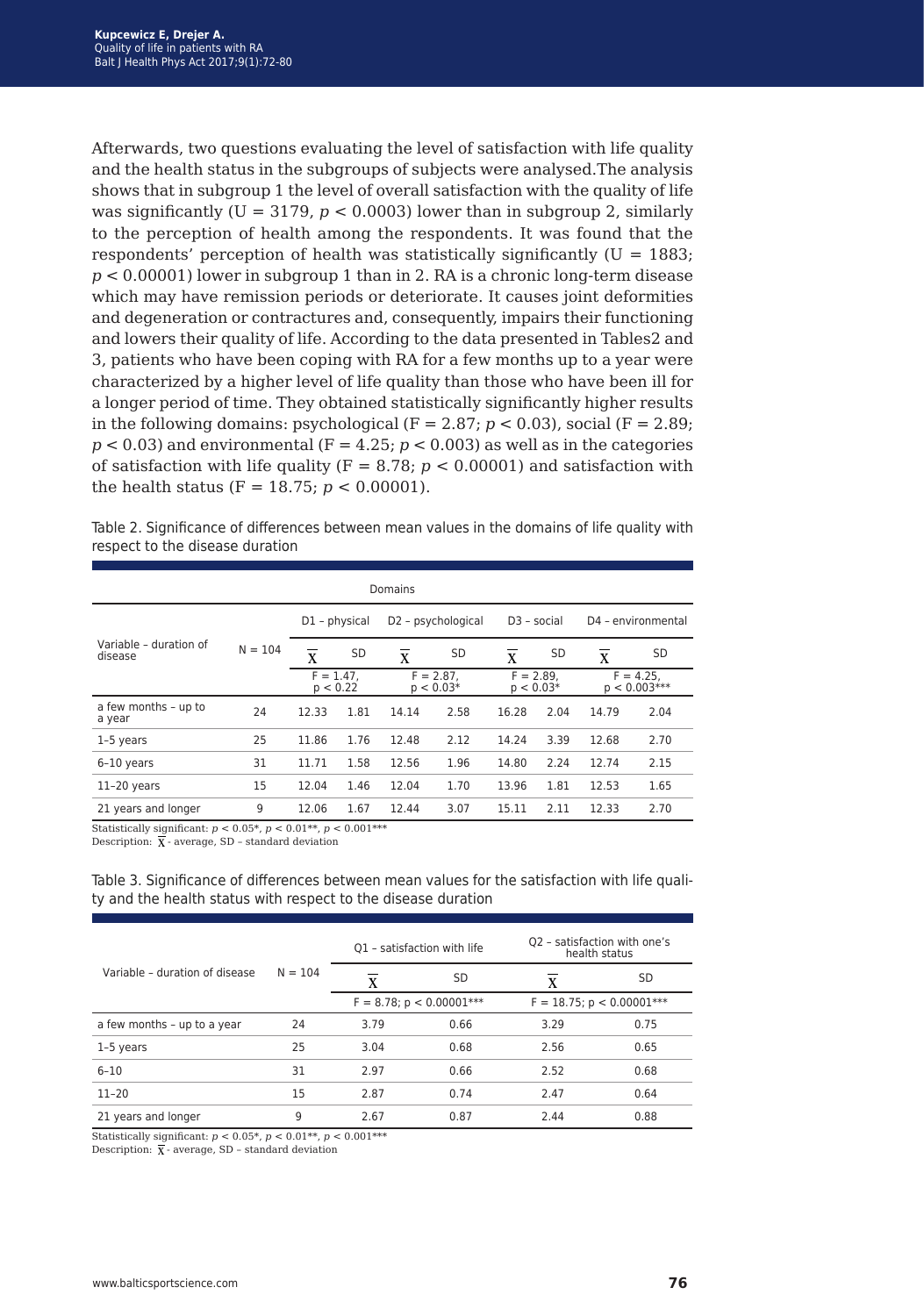The main somatic issue connected with RA reported by  $95.19\%$  (n = 95) of the subjects was experienced joint pain. The degree of pain perceived by the ill subjects ranged from 2 to 10 on the VAS scale, with the mean at  $7.37 \pm 1.86$ and the median at 8.00.Assessment of the relationship between the degree of pain and the level of the quality of life in patients with RA was performed using Pearson's correlation analysis. As a result, it was concluded that there is a statistically significant correlation between the degree of perceived pain and life quality in the following domains: physical (negative, weak at the level of  $r = -0.16$ ,  $p < 0.0001$ ), psychological (negative, average at the level of  $r = -0.46$ ).  $p < 0.0001$ , social (negative, average at the level of  $r = -0.32$ ,  $p < 0.001$ ), environmental (negative, weak at the level of  $r = -0.24$ ,  $p < 0.001$ ). This also concerns the perception of the overall quality of life (negative, average at the level of  $r = -0.37$ ,  $p < 0.0001$ ) and the health status (negative, high at the level of  $r = -0.57$ ,  $p < 0.0001$  (Table 4). Therefore, the dominant symptom, i.e. pain, which is experienced by RA patients till the end of their lives, lowers life quality in all domains of functioning.

Table 4. Correlations between the components of the WHOQoL-Bref questionnaire and the VAS scale

|                                            | VAS scale                     |                                      |  |  |  |
|--------------------------------------------|-------------------------------|--------------------------------------|--|--|--|
| Components of WHOQoL-Bref questionnaire    | Correlation of<br>r-Pearson's | Significance level<br>$p < 0.001***$ |  |  |  |
| Q1 - satisfaction with life quality        | $-0.37$                       | $0.0001***$                          |  |  |  |
| Q2 - satisfaction with one's health status | $-0.57$                       | $0.0001***$                          |  |  |  |
| Domains                                    |                               |                                      |  |  |  |
| D1 - physical                              | $-0.16$                       | $0.0001***$                          |  |  |  |
| D2 - psychological                         | $-0.46$                       | $0.0001***$                          |  |  |  |
| $D3 - social$                              | $-0.32$                       | $0.0001***$                          |  |  |  |
| D4 - environmental                         | $-0.24$                       | $0.001***$                           |  |  |  |

Statistically significant:  $p < 0.05^*$ ,  $p < 0.01^{**}$ ,  $p < 0.001^{***}$ 

#### **discussion**

In our study, patients with RA received significantly lower scores of the quality of life in physical, psychological, social and environmental domains as compared to healthy subjects in the control group. The results are very similar to those presented by many other authors anddemonstrated that the quality of life of patients with rheumatoid arthritis was significantly lower than among the general population [21, 22, 23]. The overall assessment of the quality of life in the studied group of patients with RA is in the middle ranges. Patients with the lowest evaluated quality of life in the physical domain, which is associated with the degree of functional capacity, depending on the treatment and medication, experienced pain, and the ability to work ( $M = 11.96$ ; SD = 1.69). Very similar results were obtained in studies conducted in a group of 64 patients with RA using a WHOQOL-Bref questionnaire by Sierakowska et al., Department of Rheumatology and Internal Medicine, Medical University of Bialystok. It was found that patients evaluated the physical and environmental domain the lowest in the area of freedom, mental security, availability and the quality of health care. ⅔ of the respondents were dissatisfied with their health [24]. Research conducted by Bączyk, as well as our study, shows that the general assessment of the quality of life of patients with rheumatoid arthritis is in the middle ranges [25]. Analysis of the collected research material in our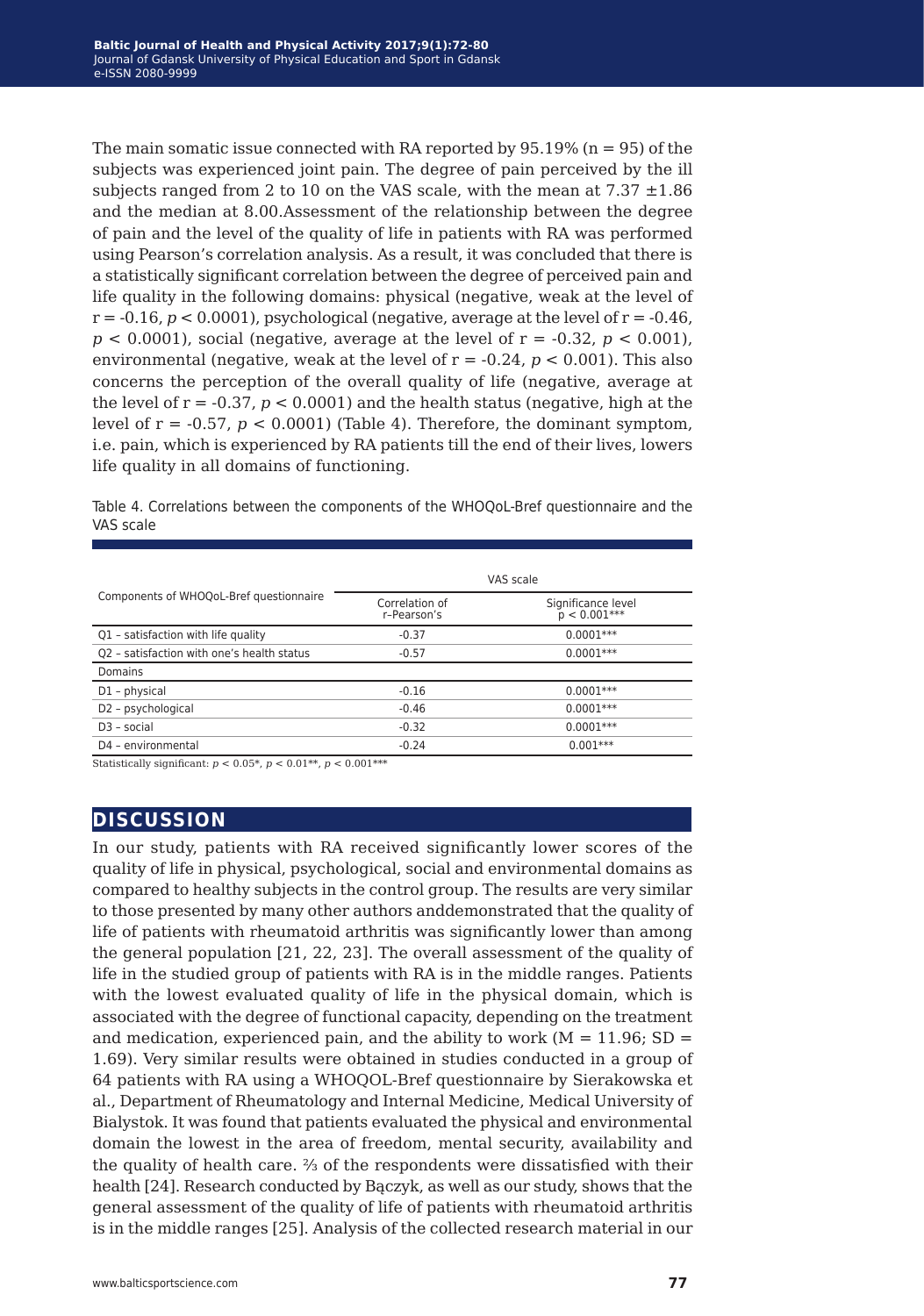study showed that the major somaticcomplaint associated with RA, first of all reported by  $95.19\%$  (n = 95) patients, was joint pain. The degree of pain indicated by the patient on the VAS scale ranged from 2 to 10 points, with the average degree of 7.37  $\pm$ 1.86. In a study conducted by Raczkiewicz et al. in a group of 119 RA patients (107 women and 12 men aged 59.7  $\pm$ 11.7 years) treated in the Department of Internal Medicine and Rheumatology CSK MON WIM Warsaw it was found that rheumatoid arthritis has a significant impact on the quality of life due to pain and physical disability. Patients with newly diagnosed RA more often suffered from pain and depressed mood than patients chronically treated [26]. RA, as a chronic disease characterized by long duration, has periods of remission and exacerbation. Disability at the beginning of the disease is determined by the activity of the disease; as a further consequence, there are destructive changes in joints which affect the functioning of the patient in daily life [16]. The authors of this paper found that patients who have struggled with the disease for a few months to a year were characterized by a higher level of the quality of life than patients who have suffered from the disease longer. A study conducted by Sherrer et al. demonstrated that patients' functioning in everyday life stabilizes after the first few years of the disease. Physical disability is progressing rapidly in the early stages of the disease, and in later years the process of progression is very slow [27]. Similar observations have been made by other researchers. Meenan et al. have found that in patients whose disease has lasted for more than five years, performance in individual quality of life areas was stable [28]. In a study conducted by Wysocka-Skurska et al., in a group of 100 patients with RA, it was observed that with the longer duration of the disease, the general health assessment and evaluation of the disease activity by respondents was worse. In addition, the feeling of morning stiffness and joint pain intensified [29]. Sierakowska et al. report that the long duration of RA gradually reduces the quality of life, especially in the physical field [24]. In a study conducted by Kowalczyk and Gluszko in a group of 94 patients with rheumatoid arthritis it was found that the duration of the disease to some extent influenced only the mobility assessment, and the disease activity significantly correlated with the lower assessment of the quality of life in the dimension of mobility [30]. On the other hand, Haroon et al. found that the degree of functional disability is the factor influencing the independent assessment of the quality of life of patients with RA [31]. In conclusion, we can say that the quality of life, as an important aspect of the treatment of patients with RA, is a source of knowledge about the problems and difficulties they overcome. Many authors indicate that monitoring the quality of life in a chronic disease can be useful in the modification of treatment and in the risk stratification of death or additional hospitalization [32, 33].

### **conclusions**

1. The lower assessment of the quality of life in the physical, psychological, social and environmental functioning has been demonstrated in patients with RA comparing to the control group.

2. There is a negative correlation between the degree of pain and the assessment of the quality of life. Experienced joint pain is the main clinical variable that determines the level of the quality of life in all domains of functioning.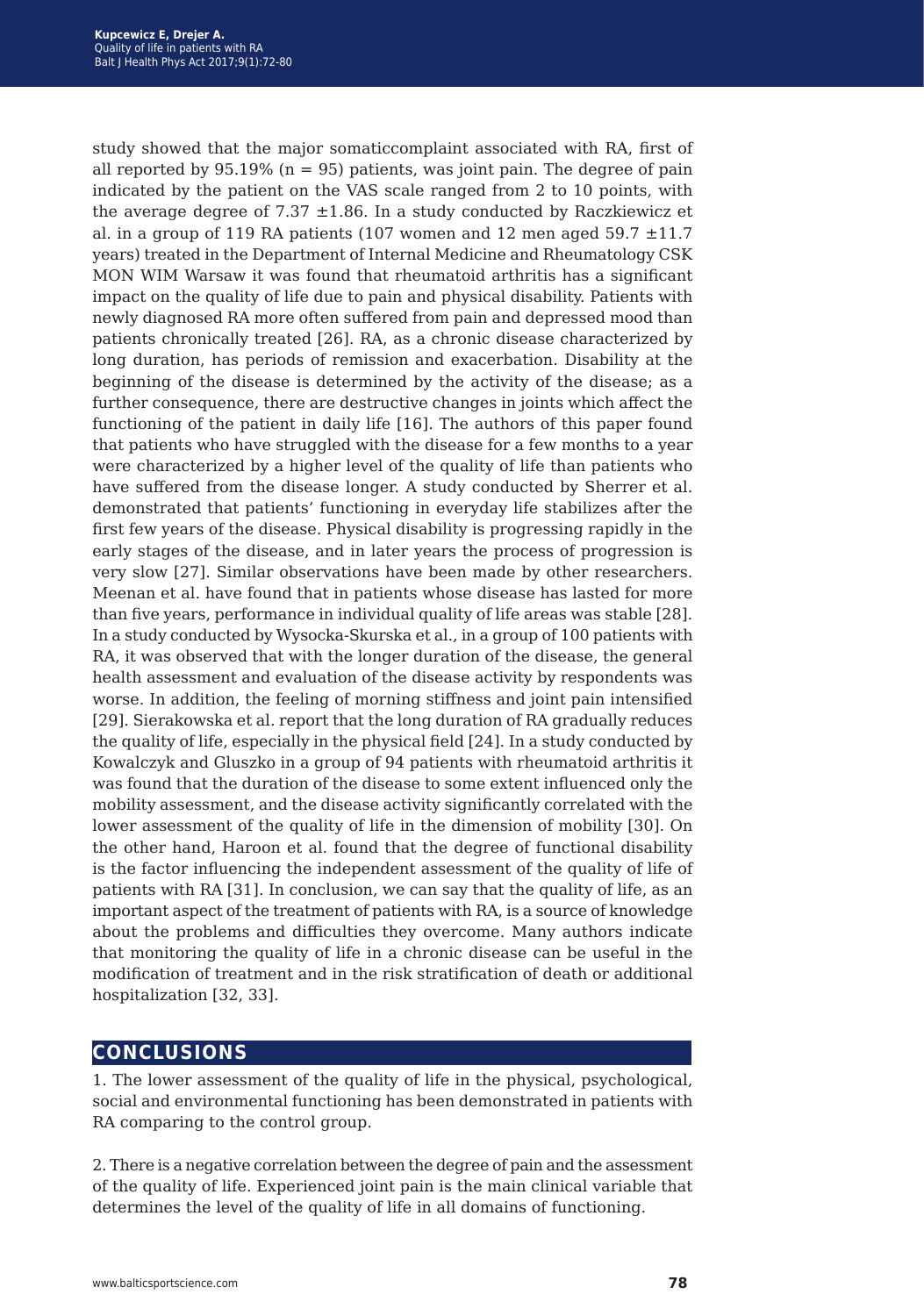3. A lower quality of life occurs in patients with a longer lasting disease, which is associated with progressive disability.

4. Effective measures lowering the level of pain experienced by patients will have a positive impact on the perception of the quality of life and health in all domains of functioning.

#### **references**

- [1] Schipper H, et al. Quality of life studies: definitions and conceptual issues. In: Spilder B, editor. Quality of Life and Pharmacoeconomics in Clinical Trials (2nd ed.). Lippincott-Raven Publishers, Philadelphia 1996; 11-23.
- [2] Shipper H. Quality of life: principles of the clinical paradigm. J Psychol Oncol. 1990;171:185-8.
- [3] Tłustochowicz W, Brzosko M, Filipowicz-Sosnowska A, et al. Stanowisko Zespołu Ekspertów Konsultanta Krajowego ds. Reumatologii w sprawie diagnostyki i terapii reumatoidalnego zapalenia stawów [Position of the expert panel of the national consultant for rheumatology concerning diagnosis and treatment of rheumatoid arthritis]. Reumatologia. 2008;46(3):111-114. Polish.
- [4] Ignaczak E, Ignaczak P, Buczkowski K, Jeka S. Rola lekarza rodzinnego w diagnostyce i opiece nad pacjentem z reumatoidalnym zapaleniem stawów [The role of general practitioner in diagnostics and care of patients with rheumatoid arthritis]. Forum Med Rodz. 2012;6(4):168-174. Polish.
- [5] Birnbaum H, Pike C, Kaufman R, Maynchenko M, Kidolezi Y, Cifaldi M. Societal cost of rheumatoid arthritis patients in the US. Curr Med Res Opin. 2010;26:77-90.
- [6] Wisłowska M, Kanecki K, Tyszko P, Kapala A. Jakość życia zależna od zdrowia u pacjentów z reumatoidalnym zapaleniem stawów [Quality of life dependent on the health of patients with rheumatoid arthritis]. Rheumatology. 2010;48(2):104-111. Polish.
- [7] Van Riel P, Van Lankveld W. Quality of life 3. Rheumatoid arthritis, Pharm World Sci. 1993;15(3):93-97.
- [8] Minnock P, FitzGerald O, Bresnihan B. Women with established rheumatoid arthritis perceive pain as the predominant impairment of health status. Rheumatology. 2003;42(8):995-1000.
- [9] Lapsley HM, March LM, Tribe KL, Cross MJ, Courtenay BG, Brooks PM. Living with rheumatoid arthritis: expenditures, health status, and social impact on patients. Ann Rheum Dis. 2002;61(9):818-821.
- [10] Krawczyk-Wasilewska A, Gajewska E, Samborski W. Płeć jako jeden z czynników mogących determinować jakość życia w reumatoidalnym zapaleniu stawów [Gender as one of the factors that may determine the quality of life of patients with rheumatoid arthritis]. Now Lek. 2012;81(4):347-353.Polish.
- [11] Sokka T, Kautiainen H, Pincus T, et al. Work disability remains a major problem in rheumatoid arthritis in the 2000s: data from 32 countries in the QUEST-RA Study. Arthritis Res Ther. 2010;12(2):R42.
- [12] Zuk B, Ksiezopolska-Orlowska K. Ochrona stawów w reumatoidalnym zapaleniu stawów. Czynności dnia codziennego [Protecting the joints in rheumatoid arthritis. Everyday activities]. Rheumatology. 2009;47(4):193-201.Polish.
- [13] Noaker J. Enhancing functional ability: alternative techniques, assistive devices, andenvironmental modification. In: Clinical Care in the Rheumatic Diseases. Wegner S, Belza B, Gall E, eds. Atlanta, Georgia: American College of Rheumatology; 1996, 89-93.
- [14] Nordenskiöld U, Grimby G. Assessment of disability in women with rheumatoid arthritis in relation to grip force and pain. Disabil Rehabil. 1997;19:13-19.
- [15] Minnock P, Fritz Gerald O, Bresnihan B. Women with established rheumatoid arthritis perceive pain as the predominant impairment of health status. Rheumatology. 2003;42:995-1000.
- [16] Filipowicz-Sosnowska A, Rupiński R. Złożoność procesu niepełnosprawności u chorych na reumatoidalne zapalenie stawów [Complexity of the disability process among patients with rheumatoid arthritis]. Reumatologia. 2005;43(3):138-146. Polish.
- [17] Kadlubowska M, Kozka M, Bak E, et al. Zachowania zdrowotne jako determinanta strategii radzenia sobie z bólem chorych z reumatoidalnym zapaleniem stawów [Health behaviours as a determinant of strategies to cope with pain of patients with rheumatoid arthritis]. Probl Hig Epidemiol. 2015;96(1):175-180. Polish.
- [18] Prajs K. Jakość życia chorych na reumatoidalne zapalenie stawów w odniesieniu do sprawności fizycznej i stanu psychicznego [The quality of life in patients with rheumatoid arthritis relative to physical fitness and the mental state]. Ann Acad Med Stein. 2007;53(2):72-82. Polish.
- [19] Jaracz K, Wołowicka L, Kalfoss M. Quality of life in polish respondents. Qual Life Res Int J. 1999;565.
- [20] Mayzner-Zawadzka E. Anestezjologia kliniczna z elementami intensywnej terapii i leczenia bólu [Clinical anaesthesiology with elements of intensive care and pain treatment]. Wyd. Lekarskie PZWL, Warszawa 2009. Polish.
- [21] Salafii F, Carotti M, Gasparini S, Intorcia M, Grassi W. The health-related quality of life in rheumatoid arthritis, ankylosing spondylitis, and psoriatic arthritis: a comparison with a selected sample of healthy people. Health Qual Life Outcomes. 2009;7:25-31.
- [22] Wickman AM, Pinzur MS, Kadanoff R, Juknelis D. Health-related quality of life for patients with rheumatoid arthritis foot involvement. Foot Ankle Int. 2004;25:19-26.